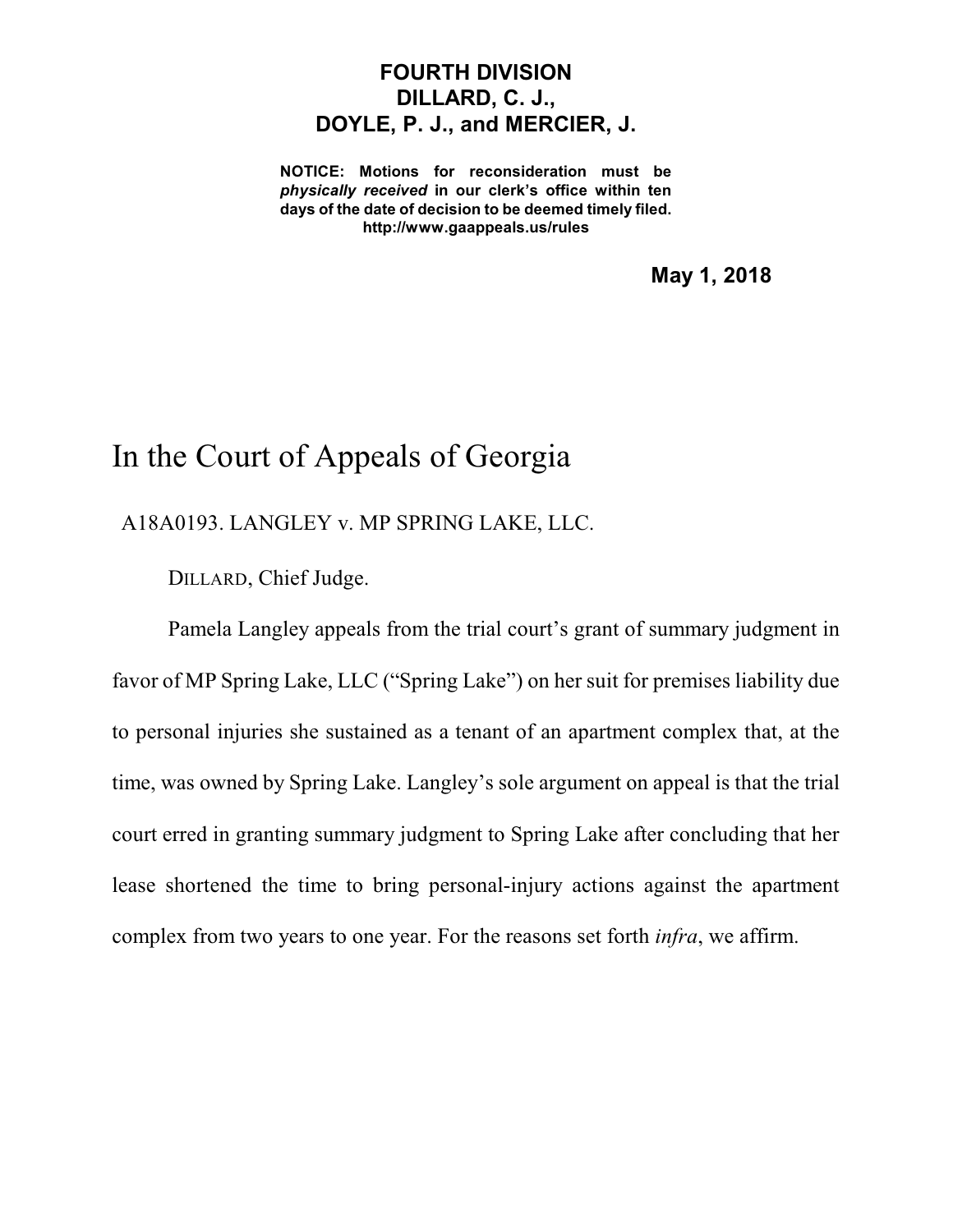Viewed in the light most favorable to Langley (*i.e.*, the nonmoving party),<sup>1</sup> the record shows she filed suit against Spring Lake on March 3, 2016, alleging that on March 3, 2014, while a lawful tenant of Spring Lake Apartments in Morrow, Georgia, she fell in a common area of the complex when her foot got caught and slid on a crumbling portion of curb. She later made claims of negligence and negligence per se due to Spring Lake's alleged failure to repair the curb despite being aware of its disrepair.

Spring Lake asserted, as one of its defenses, that Langley's claims were barred by a contractual limitation period contained within her lease. SpringLake thenmoved for summary judgment on this basis, 2 arguing that, because Langley'slease contained a one-year limitation period for legal actions and she filed her complaint two years after the injury occurred, her claim was time-barred. More specifically, Spring Lake

<sup>1</sup> *See, e.g.*, *Matson v. Bayview Loan Srv., LLC*, 339 Ga. App. 890, 890 (795 SE2d 195) (2016).

<sup>&</sup>lt;sup>2</sup> Spring Lake also asserted, alternatively, that Langley's claims were barred by the statute of limitation and her failure to perfect service within the limitation period or a reasonable time thereafter. Spring Lake abandoned this alternative ground in exchange for Langley waiving her right to renewal under OCGA § 9-2-61. As a result, this alternative argument is not at issue on appeal.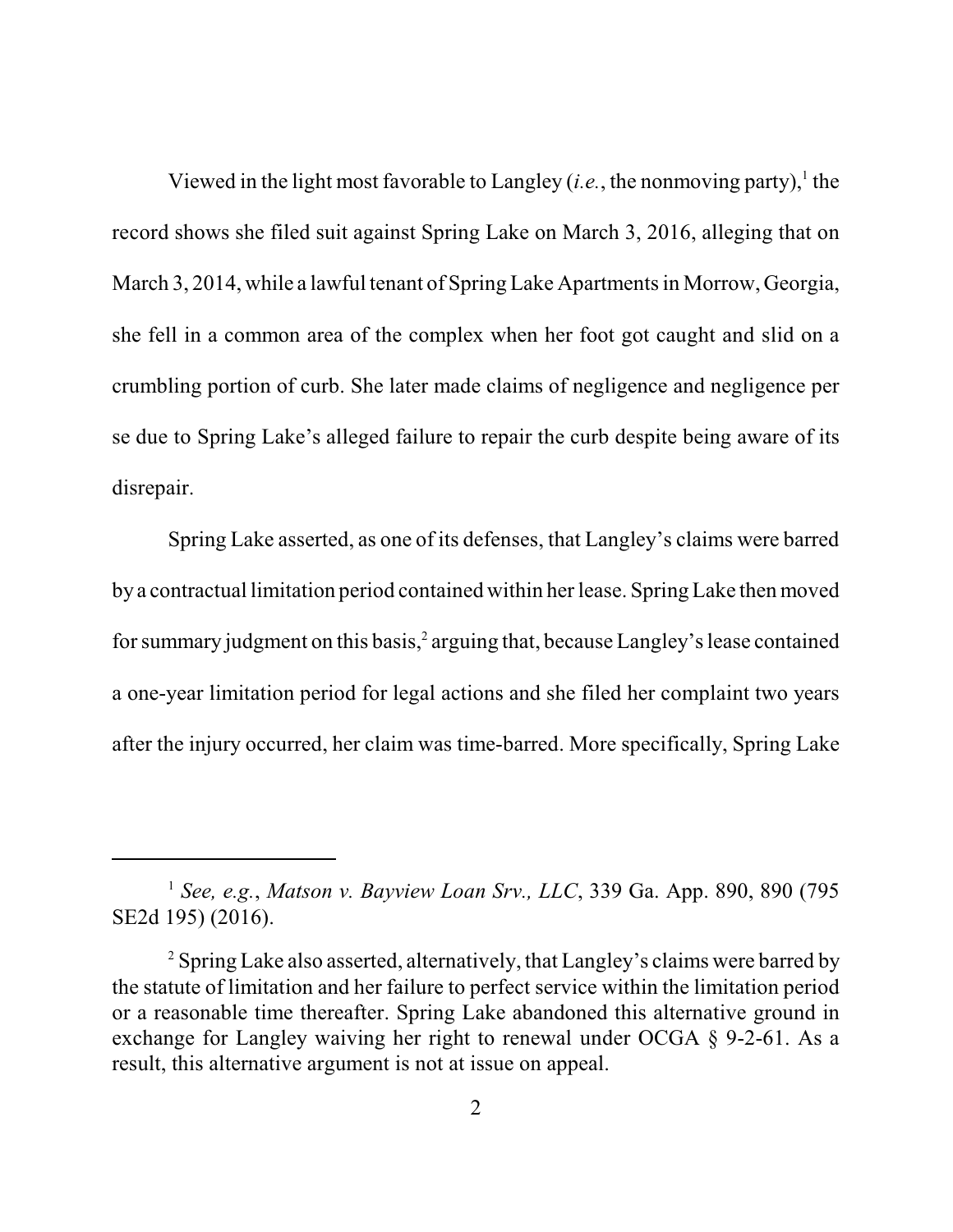argued that because Langley's claims accrued on March 3, 2014, when she fell, she was required by her lease to file suit on or before March 3, 2015.

The lease at issue was entered into on May 7, 2013, with an effective period of June 5, 2013, to June 4, 2014. In the thirty-third paragraph of the lease, the agreement provides:

Limitation on Actions. To the extent allowed by law, Resident also agrees and understands that any legal action against Management or Owner must be instituted within one year of the date any claim or cause of action arises and that any action filed after one year from such date shall be time barred as a matter of law.

In response to Spring Lake's motion for summary judgment, Langley argued that  $(1)$  the limitation-on-actions clause was too ambiguous to be enforceable;  $(2)$  the clause was only applicable to actions that arose from the contract itself, not an unrelated personal-injury action;(3) Spring Lake was estopped fromrelying upon the provision due to statements made by representatives of Spring Lake's insurance carrier both before and after the expiration of the one-year period; and (4) it was fundamentally unfair to enforce the clause because neither party was even aware of its existence.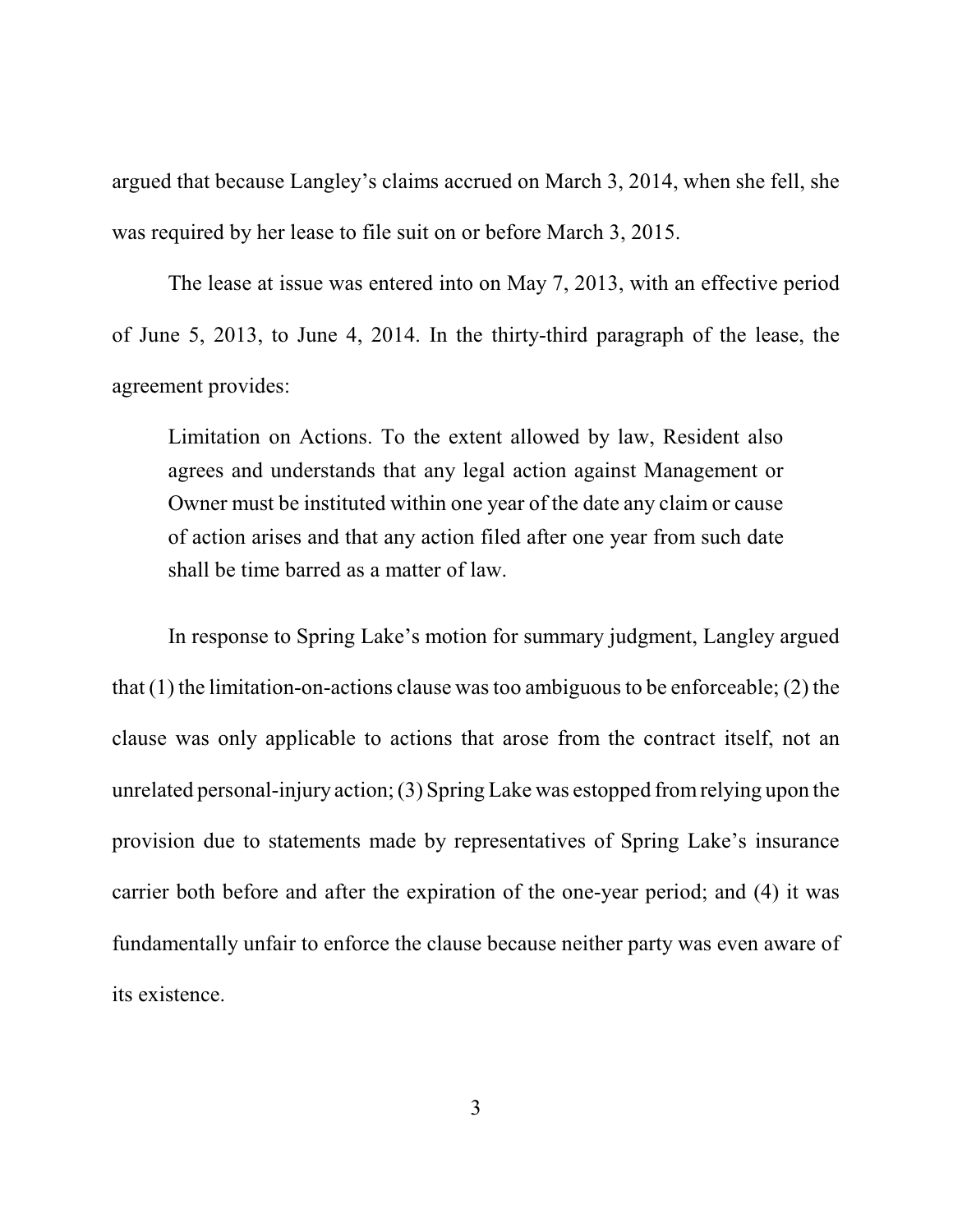The trial court rejected Langley's arguments and granted Spring Lake's motion for summary judgment, concluding that the provision was enforceable. Specifically, the court found that Langley's personal-injury claims were time-barred because she filed suit after the expiration of the one-year contractual limitation period. This appeal follows.

Summary judgment is, of course, proper when "there is no genuine issue as to any material fact and . . . the moving party is entitled to a judgment as a matter of law[.]" <sup>3</sup> And we review a grant or denial of summary judgment *de novo*, construing "the evidence in the light most favorable to the nonmovant."<sup>4</sup> With these guiding principles in mind, we will now address Langley's contention on appeal.

Langley argues the trial court's conclusion is erroneous because a contractual limitation period should not apply to claims that do not arise out of the agreement. She contends the subject clause "may be 'all-inclusive' for causes of action based upon the lease contract, but it is overly broad and improper to interpret the lease contract clause as limiting an action derived solely from a statutory right unrelated to the contract."

<sup>3</sup> OCGA § 9-11-56 (c); *accord Matson*, 339 Ga. App. at 890.

<sup>4</sup> *Matson*, 339 Ga. App. at 890.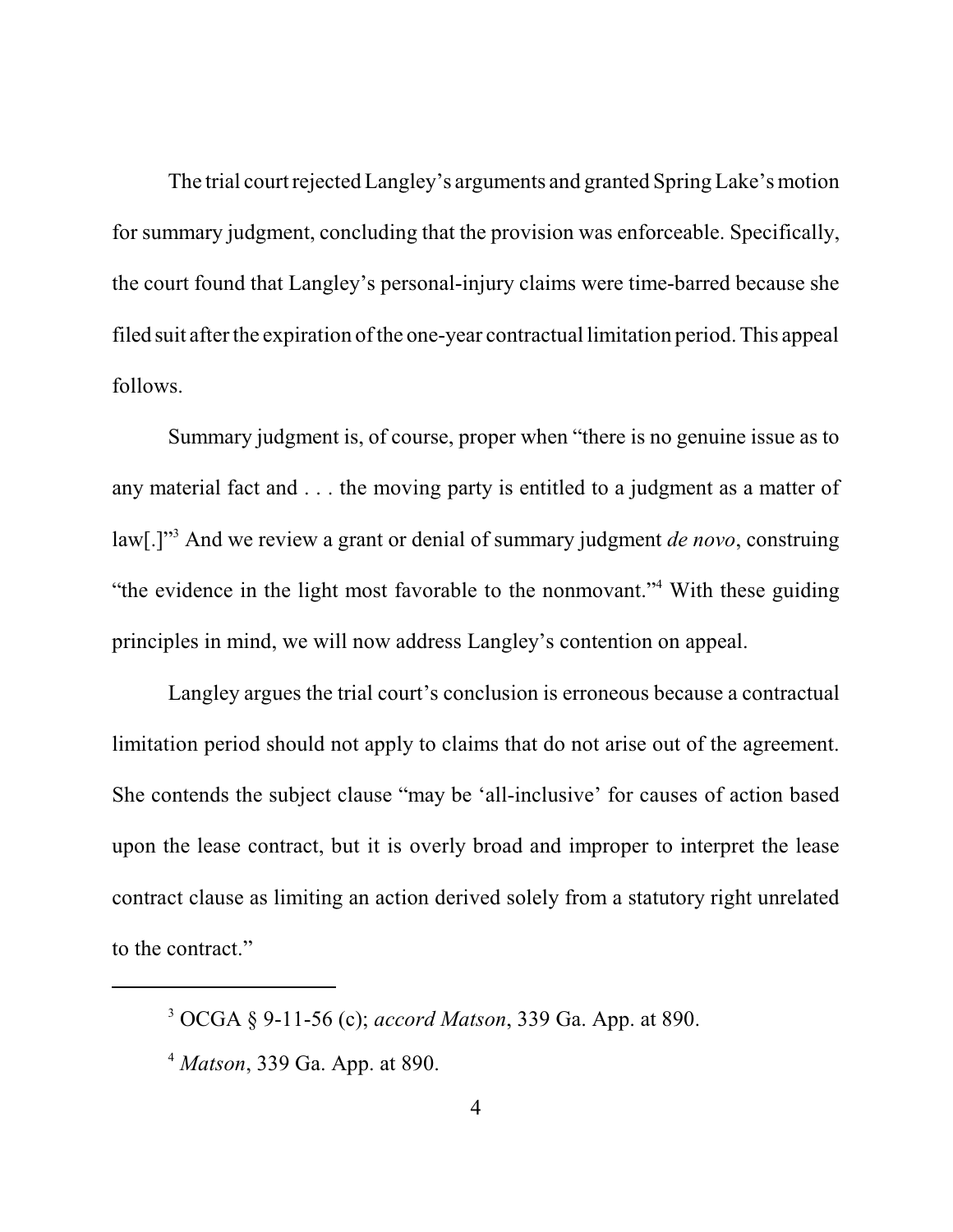In considering Langley's argument, our analysis necessarily begins with the contractual language at issue. The cardinal rule of construction is, of course, to "ascertain the intention of the parties, as set out in the language of the contract."<sup>5</sup> In this regard, contract disputes are "particularly well suited for adjudication by summary judgment because construction of contractsis ordinarily a matter of law for the court."<sup>6</sup> And it is well established that contract construction entails a three-step process, beginning with the trial court's determination as to "whether the language is clear and unambiguous."<sup>7</sup> If no construction is required because the language is plain, the court then enforces the contract according to its terms.<sup>8</sup> But if there is any ambiguity, the court proceeds to the second step, which is to "apply the rules of

<sup>6</sup> *Elwell v. Keefe*, 312 Ga. App. 393, 394-95 (718 SE2d 587) (2011) (punctuation omitted); *accord Evans*, 336 Ga. App. at 638 (1).

<sup>7</sup> *Evans*, 336 Ga. App. at 638 (1) (punctuation omitted); *accord Michna v. Blue Cross & Blue Shield of Ga., Inc.*, 288 Ga. App. 112, 113 (653 SE2d 377) (2007).

<sup>8</sup> *Evans*, 336 Ga. App. at 638 (1); *Michna*, 288 Ga. App. at 113.

<sup>5</sup> *Clark v. AgGeorgia Farm Credit ACA*, 333 Ga. App. 73, 75-76 (1) (775 SE2d 557) (2015) (punctuation omitted); *accord Envision Printing, LLC v. Evans*, 336 Ga. App. 635, 638 (1) (786 SE2d 250) (2016); *Shepherd v. Greer, Klosic & Daugherty*, 325 Ga. App. 188, 189-90 (750 SE2d 463) (2013).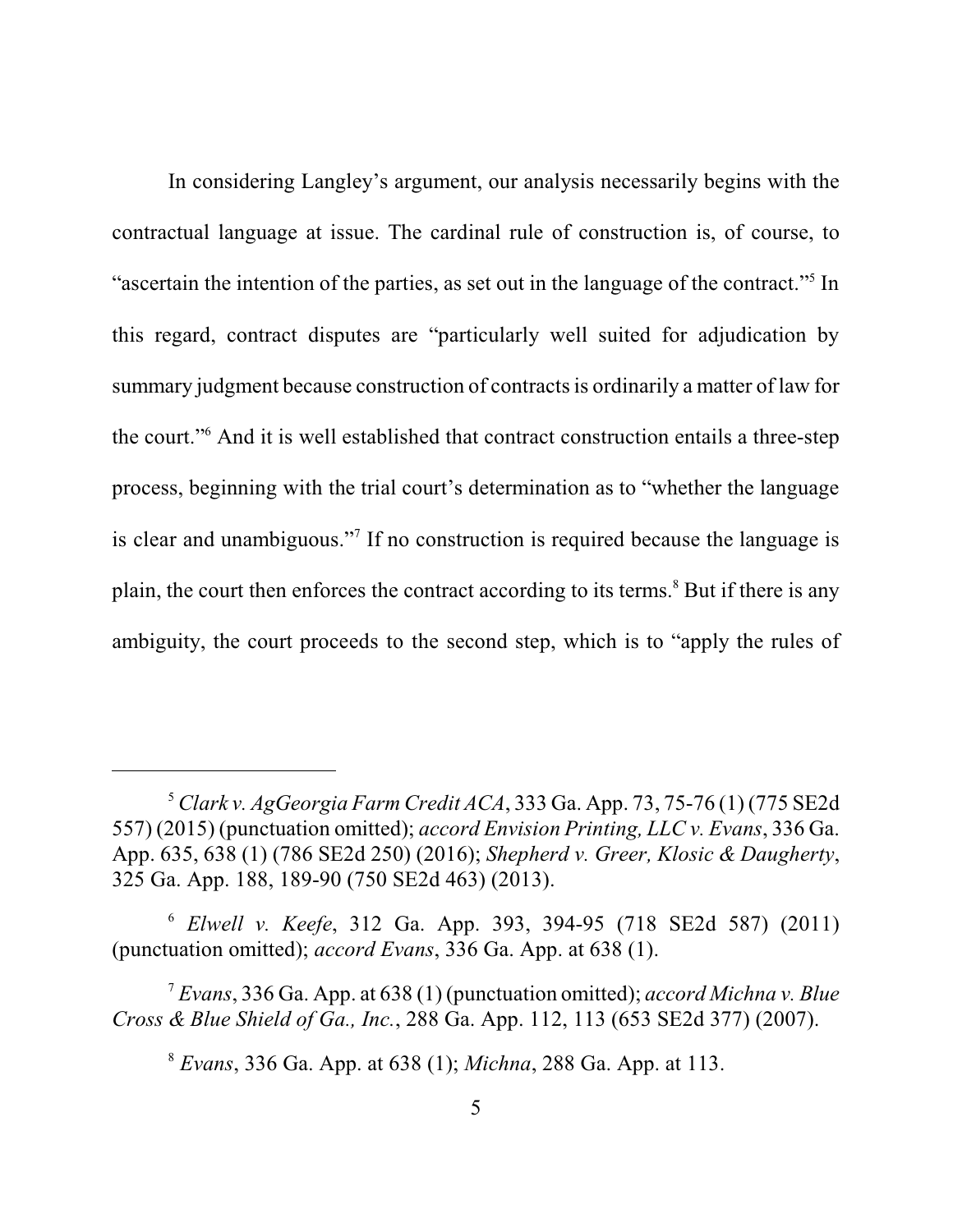contract construction to resolve the ambiguity."<sup>9</sup> Finally, in the third step, "if the ambiguity remains after applying the rules of construction, the issue of what the ambiguous language means and what the parties intended must be resolved by a jury." $^{10}$ 

Here, we agree with the trial court that there is no ambiguity in the language of the relevant contractual provision. Indeed, its meaning is perfectly clear: "To the extent allowed by law, Resident also agrees and understands that *any legal action* against Management or Owner must be instituted within one year of the date any claim or cause of action arises and that *any action* filed after one year from such date shall be time barred as a matter of law."<sup>11</sup> As a result, the one-year contractual limitation period encompassed by Langley's lease with Spring Lake was applicable to *any action*, not just those which arose from breaches of the lease. Accordingly, although personal-injury claims are ordinarily subject to a two-year statute of

<sup>9</sup> *Evans*, 336 Ga. App. at 638 (1) (punctuation omitted); *accord Michna*, 288 Ga. App. at 113.

<sup>10</sup> *Evans*, 336 Ga. App. at 638 (1) (punctuation omitted); *accord Michna*, 288 Ga. App. at 113.

<sup>&</sup>lt;sup>11</sup> (Emphasis supplied).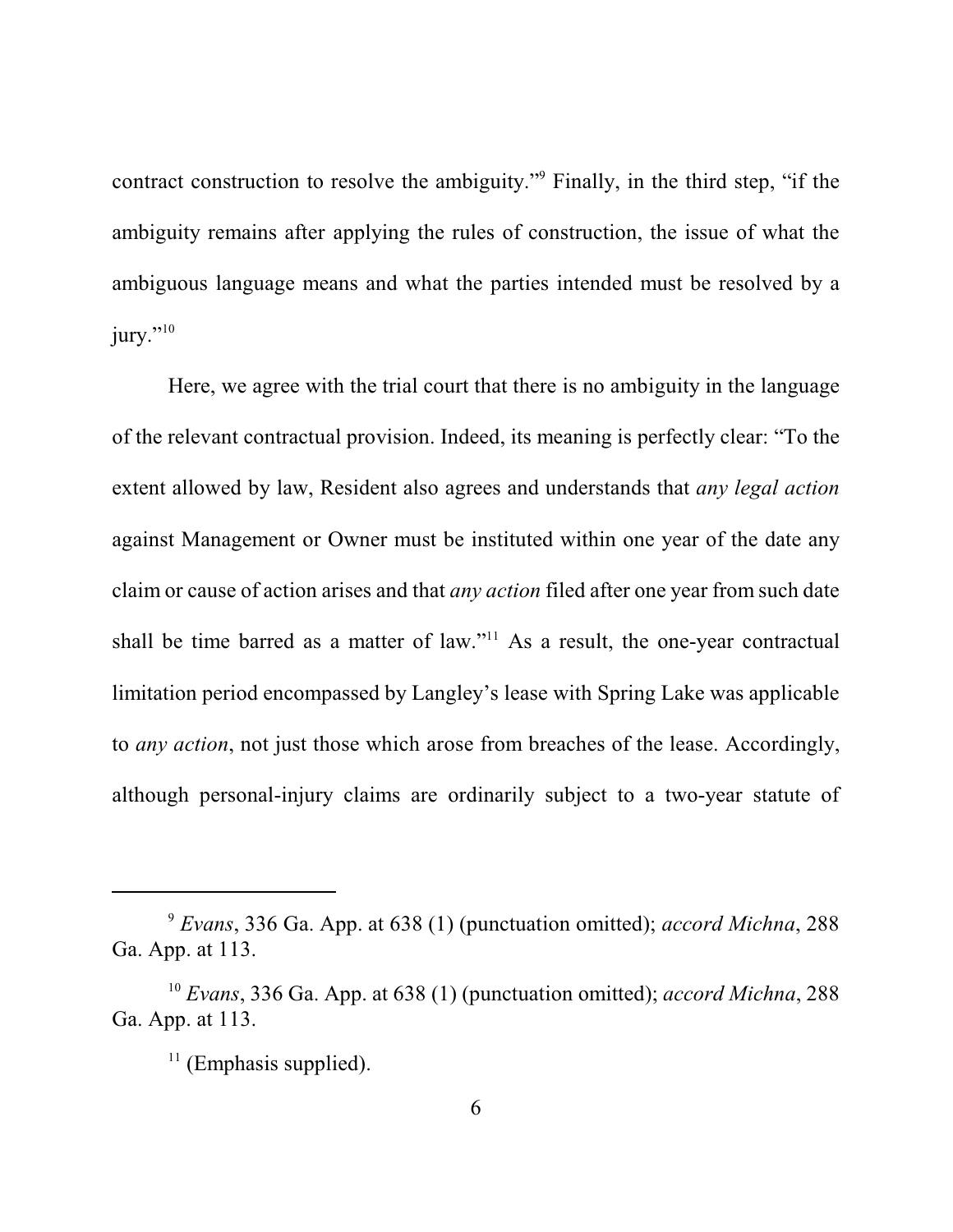limitation, <sup>12</sup> Langley contractually agreed to bring *any* action against Spring Lake—including, but not limited to, personal-injury actions—within *one* year. And Langley failed to do this when she filed suit on March 3, 2016, seeking to recover damages for an injury that occurred on March 3, 2014.

We further reject Langley's assertion that the provision at issue should be unenforceable as a matter of law, when contractual-limitation-period clauses are enforceable in Georgia.<sup>13</sup> And Langley points usto no supporting authority that holds

13 *See Rain & Hail Ins. Servs., Inc. v. Vickery*, 274 Ga. App. 424, 425 (1) (618 SE2d 111) (2005) ("This Court has previously found this contractual limitation provision to be enforceable."); *Dailey v. Cotton States Mut. Ins. Co.*, 207 Ga. App. 139, 139 (427 SE2d 109) (1993) ("There is no question that contractual limitations are valid and will be enforced by the courts." (punctuation omitted)); *see also Thornton v. Ga. Farm Bureau Mut. Ins. Co.*, 287 Ga. 379, 380 (1) (695 SE2d 642) (2010) ("[Appellant] fails to recognize the distinction between a statute of limitation and its particular language and a contractual period of limitation and its particular language. They can be significantly different, as demonstrated by the fact that the statute of limitation for contract claims is six years, but the courts have nevertheless enforced much shorter contractual periods of limitation, including the one-year limitation in insurance policies like the one in this case." (citation omitted)). Moreover, although several of our sister states admittedly disallow contractual provisionsshortening statutes of limitation, they all do so only as a result of statutory prohibitions on such agreements. *See* S.C. CODE ANN. § 15-3-140 ("No clause . . . whereby it is agreed that either party shall be barred from bringing suit upon any cause of action arising out of the contract if not brought within a period less than the time prescribed by the statute of limitations . . . shall bar such action, but the action may be brought notwithstanding such clause, provision or agreement if brought

<sup>12</sup> *See* OCGA § 9-3-33.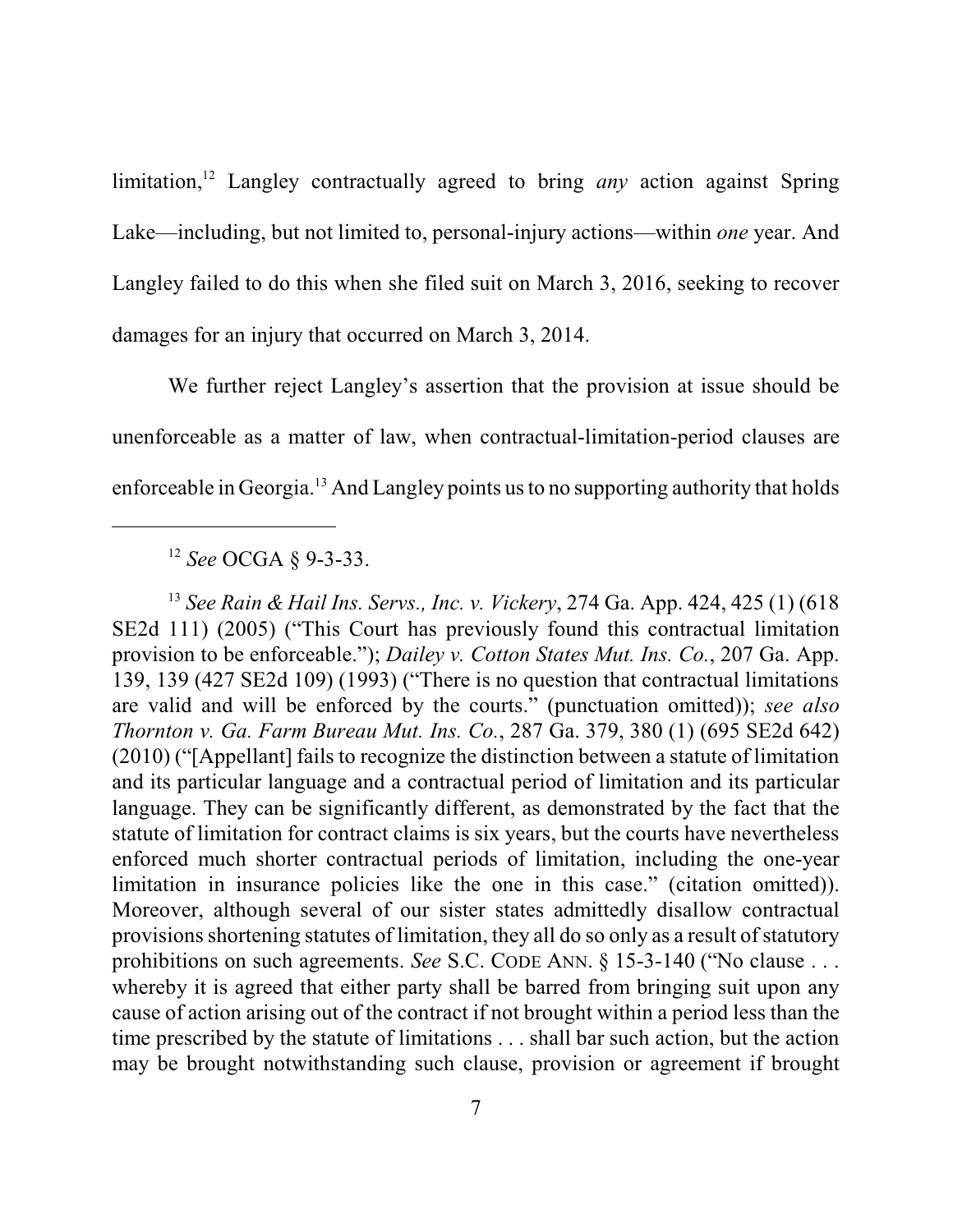such provisions are inapplicable to personal-injury actions.<sup>14</sup> Although the language

within the time prescribed by the statute of limitations in reference to like causes of action."); FLA. STAT. § 95.03 ("Any provision in a contract fixing the period of time within which an action arising out of the contract may be begun at a time less than that provided by the applicable statute of limitations is void."); ALA. CODE  $\S 6$ -2-15 ("[A]ny agreement or stipulation, verbal or written, whereby the time for the commencement of any action is limited to a time less than that prescribed by law for the commencement of such action is void."); MISS. CODE. ANN. § 15-1-5 ("The limitations prescribed in this chapter shall not be changed in any way whatsoever by contract between parties, and any change in such limitations made by any contracts stipulation whatsoever shall be absolutely null and void[.]"). But in the absence of a statutory prohibition, other state courts have generally upheld the validity of clauses shortening a party's time to sue. *See Ceccone v. Carroll Home Servs., LLC*, 165 A3d 475, 483 (II) (B) (Md. Ct. App. 2017) ("[P]arties may agree to a provision that modifies the limitations result that would otherwise pertain provided (1) there is no controlling statute to the contrary,  $(2)$  it is reasonable, and  $(3)$  it is not subject to other defenses such as fraud, duress, or misrepresentation." (punctuation omitted)); *Town of Crossville Hous. Auth. v. Murphy*, 465 SW3d 574, 579 (II) (Tenn. Ct. App. 2014) (noting "Tennessee courts have long upheld contractual limitations that reduce the statutory period for filing suit"); *Bd. of Sup'rs of Fairfax Cty. v. Sampson*, 369 SE2d 178, 180 (Va. 1988) ("Parties to a contract properly may agree that a claim under the contract must be enforced within a shorter time limit than that fixed by statute if the contractual provision is not against public policy and if the agreed time is not unreasonably short."); *see also Steele v. Safeco Ins. Co. of Am.*, Case No. COA12- 266, 735 SE2d 451 (Table), 2012 WL 5857393, at \*4 (NC Ct. App. 2012) (unpublished) (permitting a contractually shortened statute of limitation when North Carolina law did not specifically prohibit such an agreement between the parties). Similarly, when our General Assembly has remained silent, we are bound to follow the common law, which has consistently permitted contractual-limitation-period clauses. *See Wolf Creek Landfill, LLC v. Twiggs Cty*., 337 Ga. App. 211, 214 (1) (786 SE2d 862) (2016) ("While some states have statutory or judicial restrictions prohibiting or limiting contractual extensions of statutes of limitation, Georgia does not." (footnotes omitted)).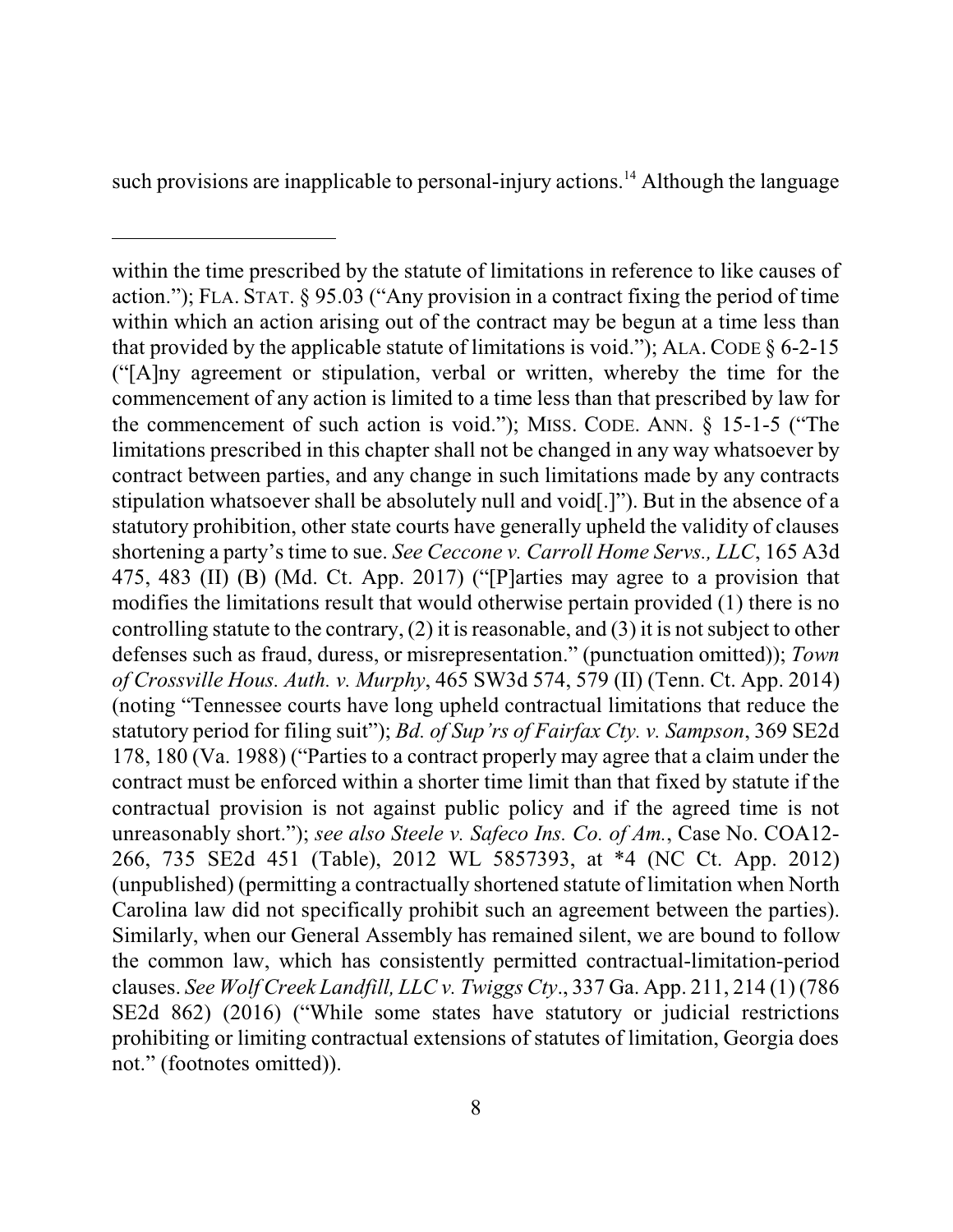of the limitation-on-actions provision is broad and does not explicitly specify that it includes personal-injury actions, 15 it nevertheless encompasses *any legal action* Langley might have instituted against the owner or management of her apartment complex. Thus, Langley's repeated assertions that her personal-injury claim is "unrelated" to the contract are of no consequence because her personal-injury claim, *and any other claim* that she might have brought against Spring Lake, were encompassed by this broad contractual limitation period.

Furthermore, it is well established, in Georgia, that "unless prohibited by statute or public policy, [all parties] are free to contract on any terms regarding a

<sup>&</sup>lt;sup>14</sup> See COURT OF APPEALS R. 25 (a) (3) ("Part Three [of appellant's brief] shall contain the argument and citation of authorities. It shall also include a concise statement of the applicable standard of review with supporting authority for each issue presented in the brief.").

<sup>15</sup> *Cf. Scott v. Ing Clarion Partners, LLC*, 2007 WL 1391386, at \*1 (ND Ga. May 7, 2007) (declining to address, after reaching determinative conclusion on first two arguments, third and final argument in favor of judgment on the pleadings, which was that action was barred by contractual limitation clause providing that "Resident agrees and understands that any legal action instituted against Management of or related to any claims or causes of action arising for any reason whatsoever, including personal injury, bodily injury and/or property damage, shall be filed only in the Superior Court or State Court of Cobb County, Georgia," and that "Resident also agrees and understands that any legal action against Management must be instituted within one year of the date any claim or cause of action arises and that any action filed after one year from such date shall be time barred as a matter of law").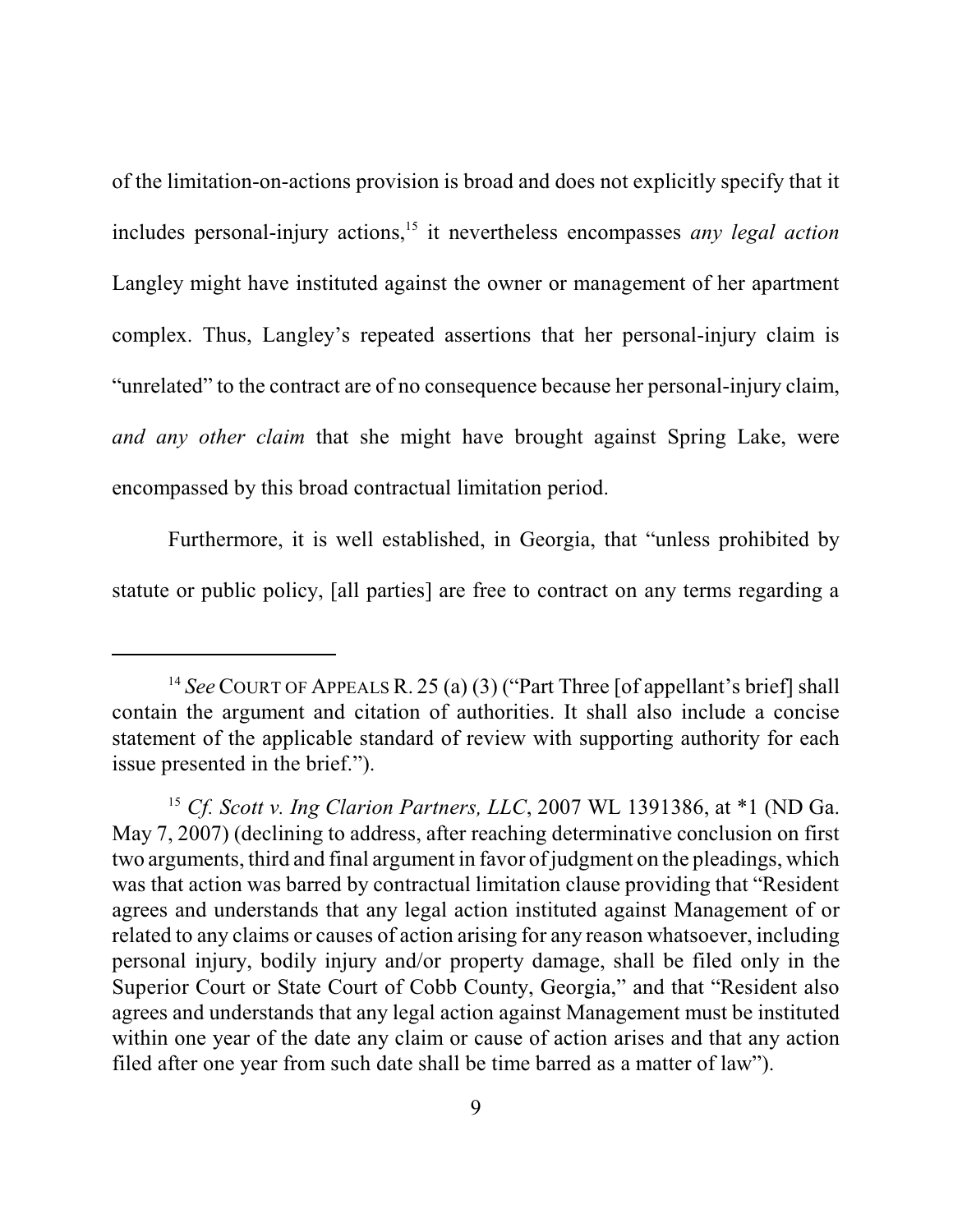subject matter in which they have an interest,"<sup>16</sup> and such agreements will be enforced by the courts.<sup>17</sup> Indeed, we have previously recognized that "contracting parties are free to contract to waive numerous and substantial rights[.]"<sup>18</sup> And when we consider whether a contract provision is void as against public policy, we follow the rule that "the courts must exercise extreme caution in declaring a contract void as against public policy and should do so only in cases free from doubt."<sup>19</sup> Our Supreme Court

<sup>17</sup> *Grand Master Contracting*, 314 Ga. App. at 451 (1).

<sup>18</sup> *McGregor v. Bd. of Regents of Univ. Sys. of Ga.*, 249 Ga. App. 612, 613 (548 SE2d 116) (2001) (punctuation omitted); *accord Aetna Workers' Comp Access, LLC v. Coliseum Med. Ctr.*, 322 Ga. App. 641, 647 (2) (746 SE2d 148) (2013); *Imaging Sys. Intern., Inc. v. Magnetic Resonance Plus, Inc.*, 227 Ga. App. 641, 644 (1) (490 SE2d 124) (1997).

<sup>19</sup> *Emory Univ. v. Porubiansky*, 248 Ga. 391, 393 (282 SE2d 903) (1981) (punctuation omitted); *accord Precision Planning, Inc. v. Richmark Cmtys., Inc.*, 298 Ga. App. 78, 79 (1) (679 SE2d 43) (2009); *Edwards v. Grapefields, Inc.*, 267 Ga.

<sup>16</sup> *Quillen v. Quillen*, 265 Ga. 779, 779 (1) (462 SE2d 750) (1995); *accord Grand Master Contracting, L.L.C. v. Lincoln Apartment Mgmt. Ltd. P'ship*, 314 Ga. App. 449, 451 (1) (724 SE2d 456) (2012); *see Int'l Biochemical Indus., Inc. v. Jamestown Mgmt. Corp.*, 262 Ga. App. 770, 773 (1) (586 SE2d 442) (2003) ("It is general contract law in Georgia that parties are free to contract about any subject matter, on any terms, unless prohibited by statute or public policy, and injury to the public interest clearly appears." (punctuation omitted)); *Century 21 Pinetree Props., Inc. v. Cason*, 220 Ga. App. 355, 356 (2) (b) (469 SE2d 458) (1996) (same); *Tahoe-Vinings v. Vinings Partners*, 205 Ga. App. 829, 830 (1) (424 SE2d 30) (1992) (same); *see also* OCGA § 13-8-2 (a) ("A contract that is against the policy of the law cannot be enforced.").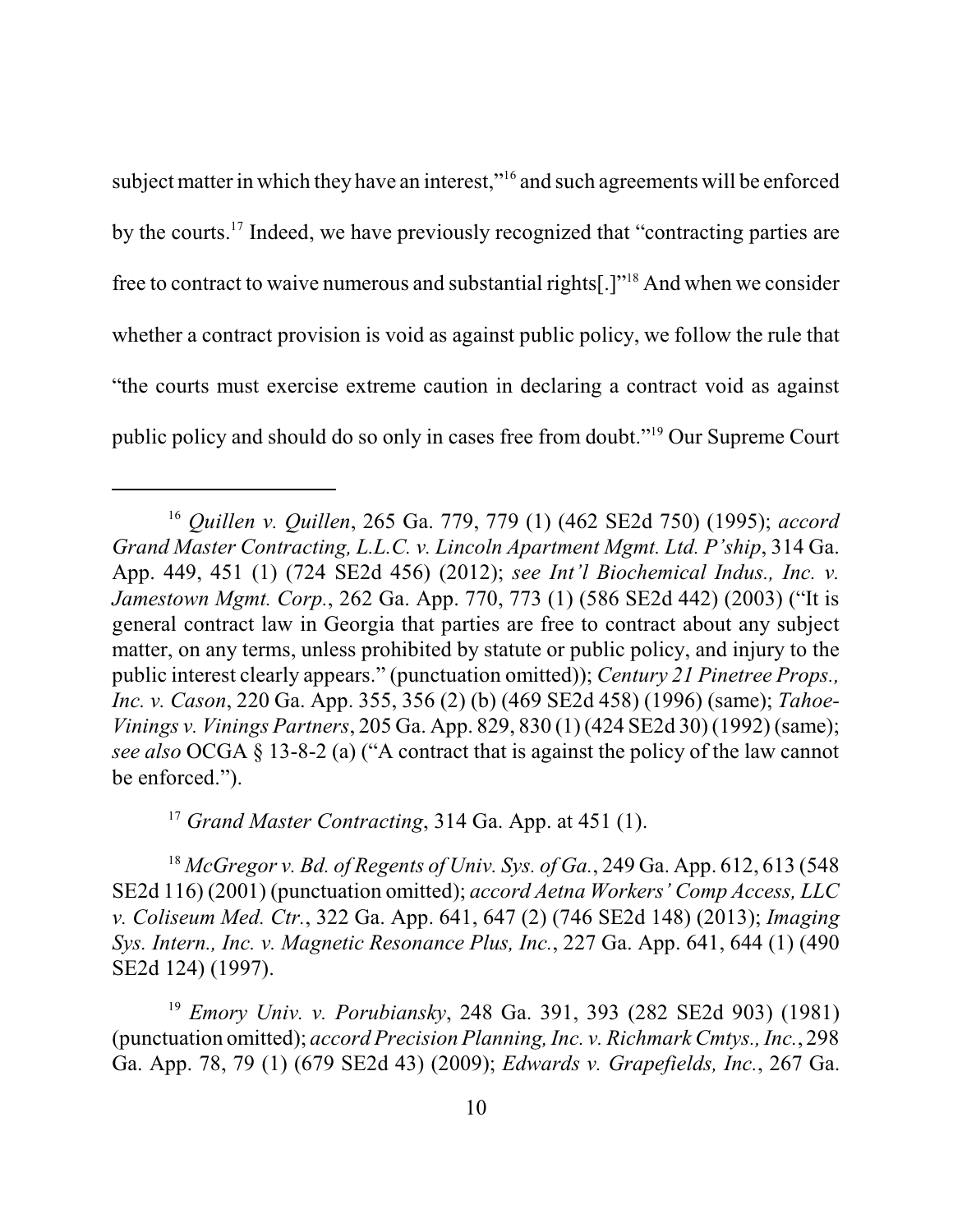has further directed that "[a] contract cannot be said to be contrary to public policy unless the General Assembly has declared it to be so, or unless the consideration of the contract is contrary to good morals and contrary to law, or unless the contract is entered into for the purpose of effecting an illegal or immoral agreement or doing something which is in violation of law."<sup>20</sup>

Here, the provision at issue is not a contractual obligation listed in OCGA  $\S$  13-8-2 (a), which includes a non-exclusive list of contracts that our General Assembly has deemed contrary to public policy.<sup>21</sup> This, combined with our Supreme Court's explicit holding that parties to a contract have the power to "agree among themselves"

App. 399, 404-03 (1) (599 SE2d 489) (2004).

<sup>20</sup> *Dept. of Transp. v. Brooks*, 254 Ga. 303, 312 (1) (328 SE2d 705) (1985) (per curiam) (punctuation omitted); *accord Camp v. Aetna Ins. Co.*, 170 Ga. 46, 50 (152 SE 41) (1930); *Providence Const. Co. v. Bauer*, 229 Ga. App. 679, 681 (1) (494 SE2d 527) (1997).

<sup>21</sup> *See* OCGA § 13-8-2 (a) (1)-(5) ("Contracts deemed contrary to public policy include but are not limited to: (1) Contracts tending to corrupt legislation or the judiciary; (2) Contracts in general restraint of trade, as distinguished from contracts which restrict certain competitive activities, as provided in Article 4 of this chapter; (3) Contracts to evade or oppose the revenue laws of another country; (4) Wagering contracts; or (5) Contracts of maintenance or champerty.");*see also RSN Props., Inc. v. Eng'g Consulting Servs., Ltd.*, 301 Ga. App. 52, 53 (686 SE2d 853) (2009) (holding that limitation-of-liability provision did not violate public policy and was enforceable when provision did not create a contractual obligation encompassed by OCGA § 13-8-2 (a), nor was it otherwise contrary to public policy).